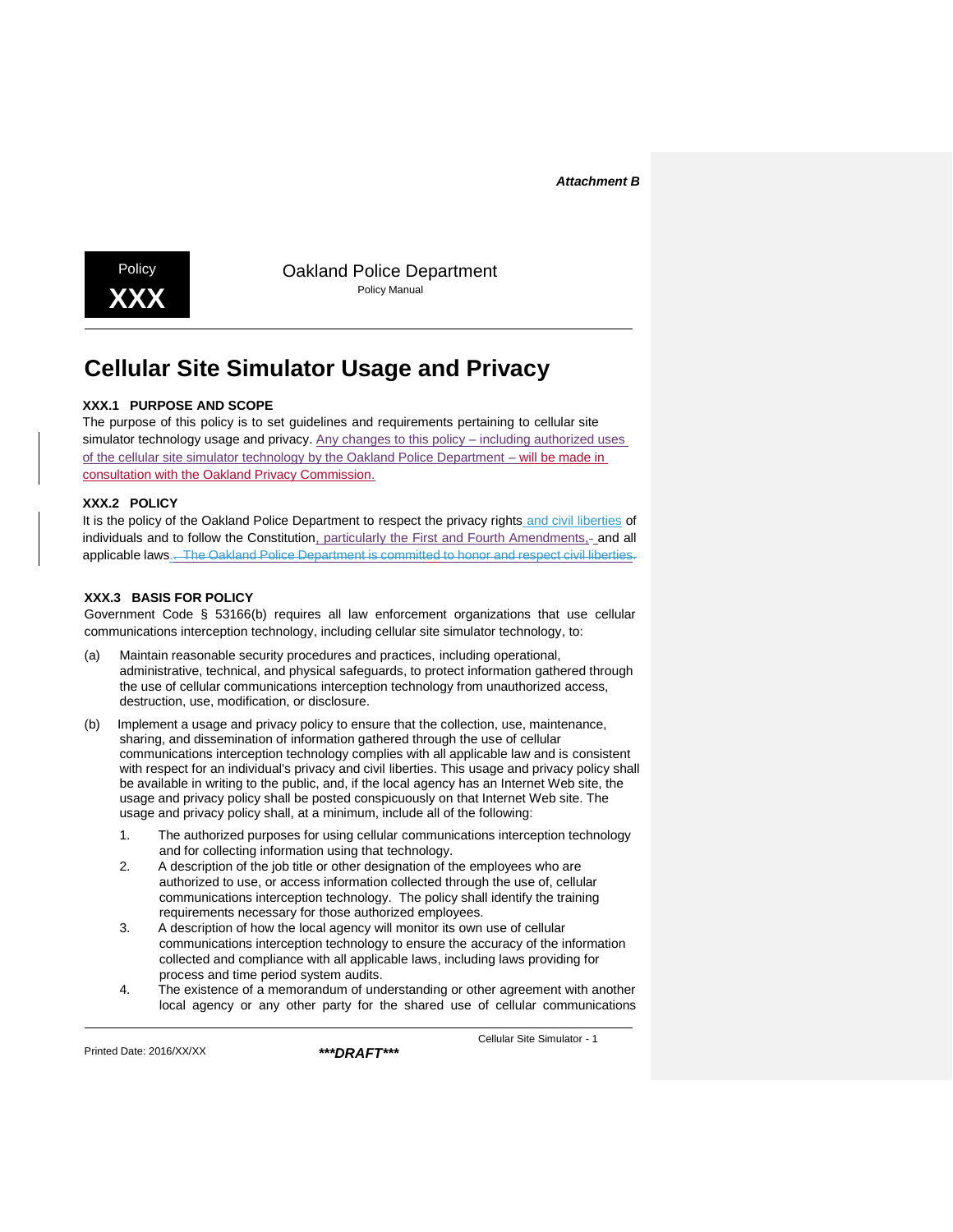#### *Attachment B*

*Cellular Site Simulator Privacy and Usage*

interception technology or the sharing of information collected through its use, including the identity of signatory parties.

- 5. The purpose of, process for, and restrictions on, the sharing of information gathered through the use of cellular communications interception technology with other local agencies and persons.
- 6. The length of time information gathered through the use of cellular communications interception technology will be retained, and the process the local agency will utilize to determine if and when to destroy retained information.

Members shall only use only department-approved devices and usage shall be in compliance with department security procedures, the department's usage and privacy procedures and all applicable laws.

#### **XXX.4 HOW THE TECHNOLOGY WORKS**

Cellular site simulator technology relies on use of cellular site simulators. Cellular site simulators, as governed by this policy, function by transmitting as a cell tower. In response to the signals emitted by the simulator, cellular devices in the proximity of the simulator identify it as the most attractive cell tower in the area and thus transmit signals to the simulator that identify the device in the same way that they would a networked tower.

A cellular site simulator receives signals and uses an industry standard unique identifying number assigned by a device manufacturer or cellular network provider to distinguish between incoming signals until the targeted device is located. Once the cellular site simulator identifies the specific cellular device for which it is looking, it will obtain the signaling information relating only to that particular phone, rejecting all others. Although the cellular site simulator initially receives signals from multiple devices in the vicinity of the simulator while attempting to locate the target device, it does not display the unique identifying numbers of those other devices for the operator except when deployed in registration mode. Registration mode is used only for mass casualty incidents. If the cellular site simulator is modified or capable of displaying unique identifiers other than in registration mode, Oakland Police personnel are prohibited from making use of such information. To the extent that any unique identifier for the non-targeted device might exist in the simulator itself, it will be purged at the conclusion of operations in accordance with this policy.

When used in a mass casualty event-or other emergency situation, or to aid search and rescueefforts, the cellular site simulator will obtain signaling information from all devices in the simulator's target vicinity for the limited purpose of locating persons in need of assistance or to further recovery efforts. Any information received from the cellular devices during this time will only be used for these limited purposes and all such information received will be purged at the conclusion of the effort in accordance with this policy. A mass casualty incident is a natural disaster such as an earthquake or fire; a terrorist attack; or any other event resulting in imminent loss of life or injury. Cellular site simulator technology will not be used at crowd management events unless such .a mass casualty event occurs during a crowd management event.

#### XXX.4.1 INFORMATION OBTAINED

Printed Date: 2016/XX/XX *\*\*\*DRAFT\*\*\**

Cellular Site Simulator - 2

**Commented [TB1]:** Confirm what is displayed for mass casualty incidents

**Commented [t2]:** Existing language in response to concern that unique IDs are not visible to device user.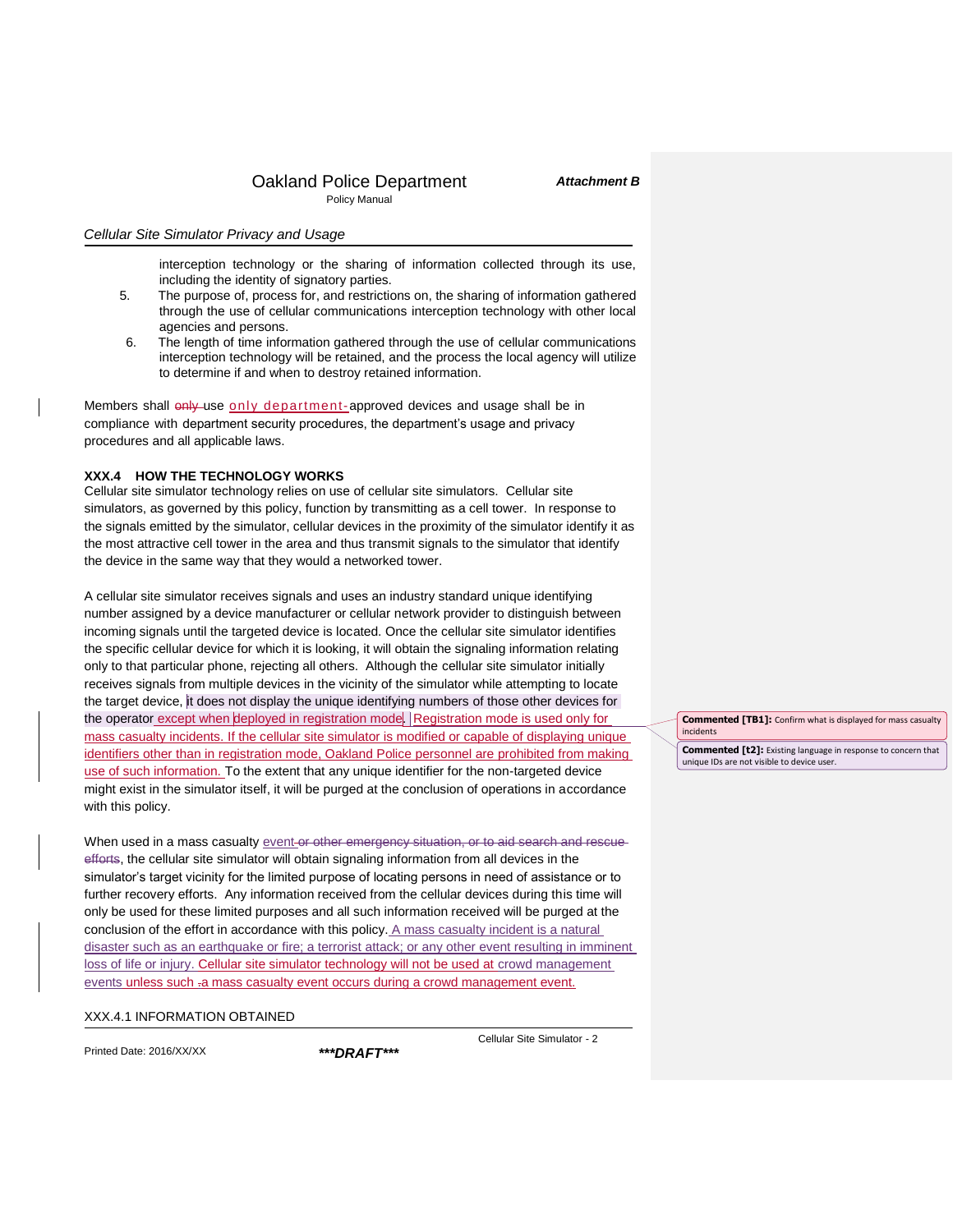### *Attachment B*

# *Cellular Site Simulator Privacy and Usage*

By transmitting as a cell tower, cellular site simulators acquire identifying information from cellular devices. As employed by the Oakland Police Department, this information is limited. Cellular site simulators employed by the Oakland Police Department will be limited to providinge only:

| (a) |  | Azimuth (an angular measurement in a spherical coordinate system) |  |  |
|-----|--|-------------------------------------------------------------------|--|--|

#### (b) Signal strength

(c) Device identifier for the target device when locating a single individual or all device identifiers for a mass casualty incident.the relative signal strength and general direction of a subject cellular telephone.

Cellular site simulators They do not function as a GPS locators, as they will not obtain or download any location information from the device or its applications. Cellular site simulators used by the Oakland Police Department cannot willshall not be used to collect the contents of any communication, in accordance with 18 U.S.C. § 3127(3).3121(c).

The cellular site simulator employed by the Oakland Police Department willshall noteannot capture emails, texts, contact lists, images or any other data contained on the phone. In addition, the cellular site simulators willshall not be used by the Oakland Police Department do not to collect subscriber account information (for example, an account holder's name, address, or telephone number).

## **XXX.5 AUTHORIZED PURPOSES**

The authorized purposes for using cellular communications interception technology and for collecting information using that technology to:

- (a) Locate missing persons
- (b) Locate at-risk individuals
- (c) Locate victims of mass casualty incidents
- (d) Assist in investigations involving danger to the life or physical safety of an individual
- (e) Apprehend fugitives

### XXX.5.1 LEGAL AUTHORITY

Cellular site simulator technology will be used by the Oakland Police Department only with a search warrant or for an identified exigency, followed by anwith a concurrent application for a search warrant as required by law. A search warrant application will be made no later than 48 hours after use in an identified exigency. When using cellular site simulator technology to assist in an investigation, Oakland Police personnel will attempt to locate only cellular devices whose unique identifiers are already known to law enforcement unless used for a mass casualty event.

When making any application to a court, members of the Oakland Police Department must-shall disclose appropriately and accurately the underlying purpose and activities for which an order or authorization is sought. Oakland Police Department personnel must consult with prosecutors when using a cell-site simulator and applications for the use of a cell- site simulator must include sufficient information to ensure that the courts are aware that the technology may beis being used.

Printed Date: 2016/XX/XX *\*\*\*DRAFT\*\*\**

Cellular Site Simulator - 3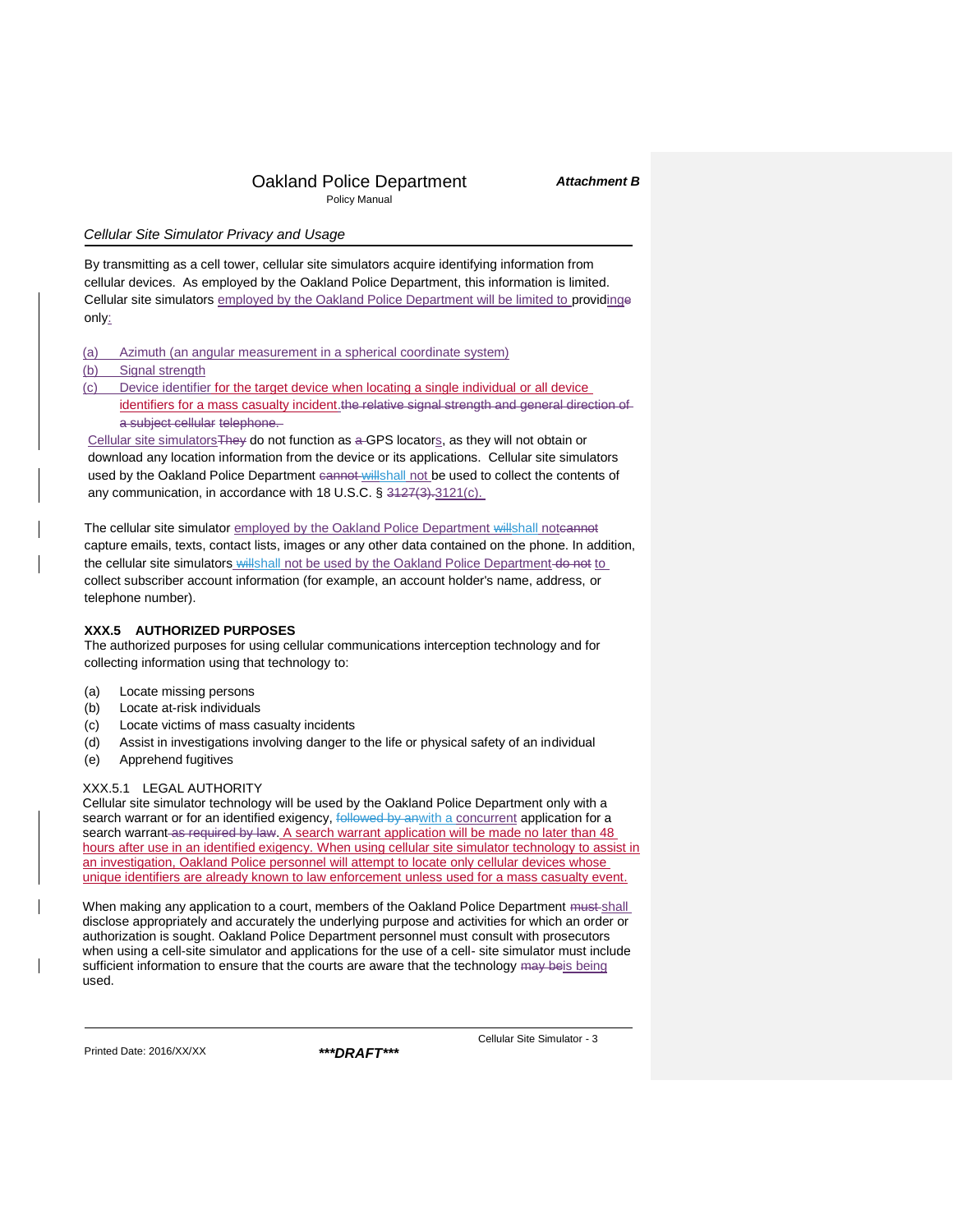### *Cellular Site Simulator Privacy and Usage*

- (a) Regardless of the legal authority relied upon, at the time of making an application for use of a cell-site simulator, the application or supporting affidavit should describe in general terms the technique to be employed. The description should application or supporting affidavit should indicate that investigators plan to send signals to the cellular phone that will cause it, and non-target phones on the same provider network in close physical proximity, to emit unique identifiers. The application or supporting affidavit shall indicate that these unique identifiers, which will be obtained by the technology, and that investigators will use the information collected to determine the physical location of the target cellular device.
- (b) An application or supporting affidavit shallshould inform the court that the target cellular device (e.g., cell phone) and other cellular devices in the area might experience a temporary disruption of service from the service provider. The application or supporting affidavit may also note, if accurate, that any potential service disruption to non-target devices would be temporary and all operations will be conducted to ensure the minimal amount of interference to non-target devices.
- (c) An application for the use of a cellular -site simulator shallshould inform the court about how law enforcement intends to address deletion of data not associated with the target phone. The application should also indicateshall state that law enforcement will make noaffirmativenot use of any non-target data, except to identify and distinguish the target device from other devices.

If cellular site technology is used based on an exigency, then the above requirements will be met when by applying for athe search warrant concurrently with use of the device whenever possible and no later than within 48 hours after use. An exigency is defined as an imminent threat of death or bodily injury.

## **XXX.6 JOB TITLES, DESIGNATIONS, AND TRAINING REQUIREMENTS**

Personnel authorized to use or access information collected through the use of cellular communications interception technology shall be specifically trained in such technology and authorized by the Chief of Police or designee. Such personnel shall be limited to designated sergeants and officers unless otherwise authorized.

Training requirements for the above employees include completion of training by the manufacturer of the cellular communications interception technology or appropriate subject matter experts as designated by the Oakland Police Department. Such training shall include Federal and state law; applicable policy and memoranda of understanding; and functionality of equipment. Training updates are required annually.

#### **XXX.7 AGENCY MONITORING AND CONTROLS**

The Oakland Police Department will monitor its use of cellular site simulator technology to ensure the accuracy of the information collected and compliance with all applicable laws, including laws providing for process and time period system audits. The Chief of Police shall designate a Cellular Site Simulator Program Supervisor who shall ensure such audits are conducted in accordance with law and policy.

#### XXX.7.1 DEPLOYMENT LOG

Prior to deployment of the technology, use of a cellular site simulator by the Oakland Police Department must be approved by the Chief of Police or the Assistant Chief of Police. Any emergency use of a cellular site simulator must be approved by a Lieutenant of Police or above.

Printed Date: 2016/XX/XX *\*\*\*DRAFT\*\*\**

Cellular Site Simulator - 4

*Attachment B*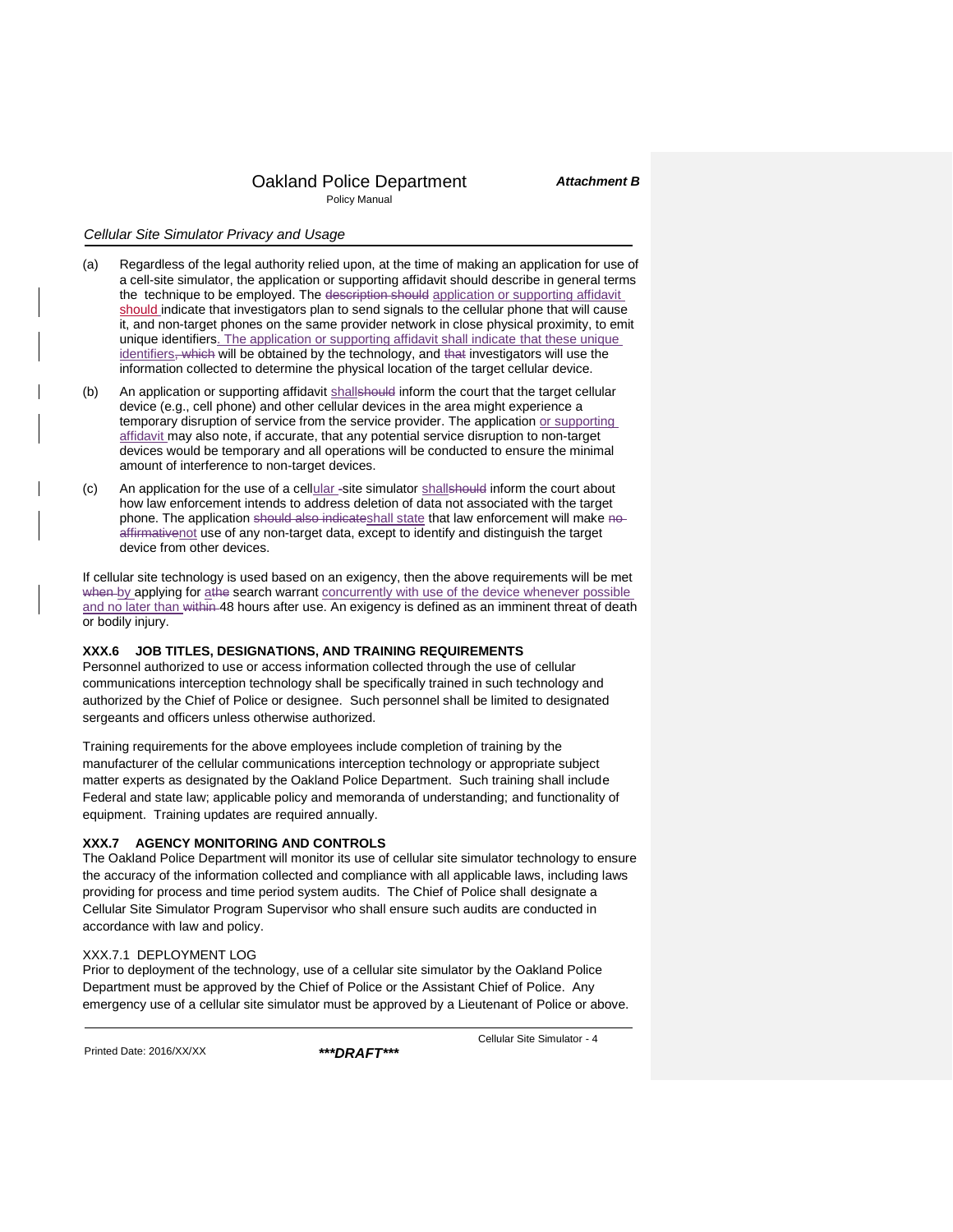# *Attachment B*

## *Cellular Site Simulator Privacy and Usage*

Each use of the cellular site simulator device requires completion of a log by the user. The log shall include the following information at a minimum:

- (a) The name and other applicable information of each user.
- (b) The reason for each use.
- (c) The results of each use including the accuracy of the information obtained.

## XXX.7.2 ANNUAL REPORT

The Cellular Site Simulator Program Coordinator shall provide the Chief of Police, the Privacy Advisory Commission, and Public Safety Committee with an annual report that contains all of the above information. The report shall also contain the following for the previous 12-month period:

- (a) The number of times cellular site simulator technology was requested.
- (b) The number of times cellular site simulator technology was used.
- (c) The number of times that agencies other than the Oakland Police Department received information from use of the equipment by the Oakland Police Department.
- (c)(d) The number of times the Oakland Police Department received information from use of this equipment by other agencies.
- (d)(e) Information concerning any violation of this policy including any alleged violations of policy.
- $\left\langle \Theta \right\rangle$ (f) Total costs for maintenance, licensing and training, if any.
- $(f)(g)$  The results of any internal audits and if any corrective action was taken, subject to laws governing confidentiality of employment actions and personnel rules.

 $\frac{1}{2}$ (h) How many times the equipment was deployed: to:

- 1. To mMake an arrest or attempt to make an arrest.
- 2. To ILocate an at-risk person.
- 3. To Aaid in search and rescue efforts.
- 3.4. For any other reason.

 $\frac{f(h)(i)}{i}$  If cellular site simulator technology was used in relation to a crime, the type of crime.

(j) The effectiveness of the technology in assisting in investigations based on data collected.  $(i)(k)$  Final location of use in specific deployments as long as such information does not compromise an investigation.

The above information and reporting procedures will assist in evaluating the efficacy of this policy and equipment.

# **XXX.8 MEMORANDUM OF UNDERSTANDING**

The Oakland Police Department has a memorandum of understanding with the Alameda County District Attorney's Office for the shared use of cellular site simulator technology and the sharing of information collected through its use. The signatory parties are the County of Alameda and the City of Oakland.

# **XXX.9 SHARING OF INFORMATION**

The Oakland Police Department will share information gathered through the use of cellular site simulator technology with other law enforcement agencies with that have a right to know and a need to know the information requested. A right to know is the legal authority to receive

Printed Date: 2016/XX/XX *\*\*\*DRAFT\*\*\**

Cellular Site Simulator - 5